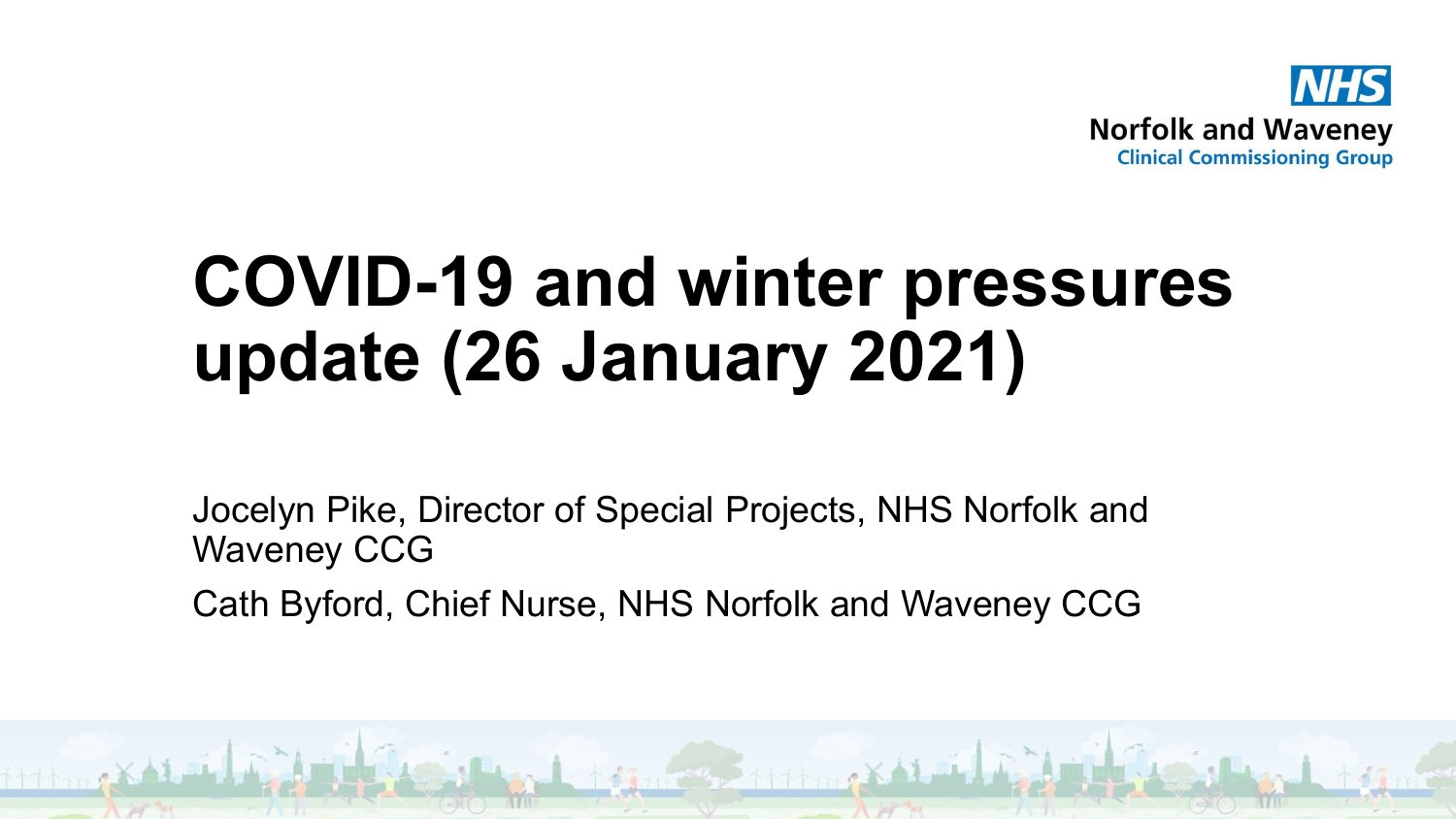# **Confirmed COVID-19 cases**



| <b>Area</b>                         | Per 100,000<br>- seven<br>days to<br>13/01/21 | Per 100,000<br>- seven<br>days to<br>20/11/21 |
|-------------------------------------|-----------------------------------------------|-----------------------------------------------|
| <b>Breckland</b>                    | 508                                           | 403                                           |
| <b>Broadland</b>                    | 515                                           | 377                                           |
| <b>East Suffolk</b>                 | 424                                           | 304                                           |
| <b>Great Yarmouth</b>               | 522                                           | 492                                           |
| <b>King's Lynn and West Norfolk</b> | 417                                           | 416                                           |
| <b>North Norfolk</b>                | 290                                           | 245                                           |
| <b>Norwich</b>                      | 662                                           | 492                                           |
| <b>South Norfolk</b>                | 366                                           | 339                                           |
| <b>Norfolk</b>                      | 472                                           | 397                                           |
| <b>East of England</b>              | 561                                           | 438                                           |
| <b>England</b>                      | 523                                           | 421                                           |

The number of cases per 100,000 is now falling across Norfolk and Waveney.

The rate for Norfolk has fallen from 472 per 100,000 to 397 in the last week, while the rate in East Suffolk has fallen from 424 to 304.

The rates for Norfolk and East Suffolk are below the regional (438) and national (421) rates.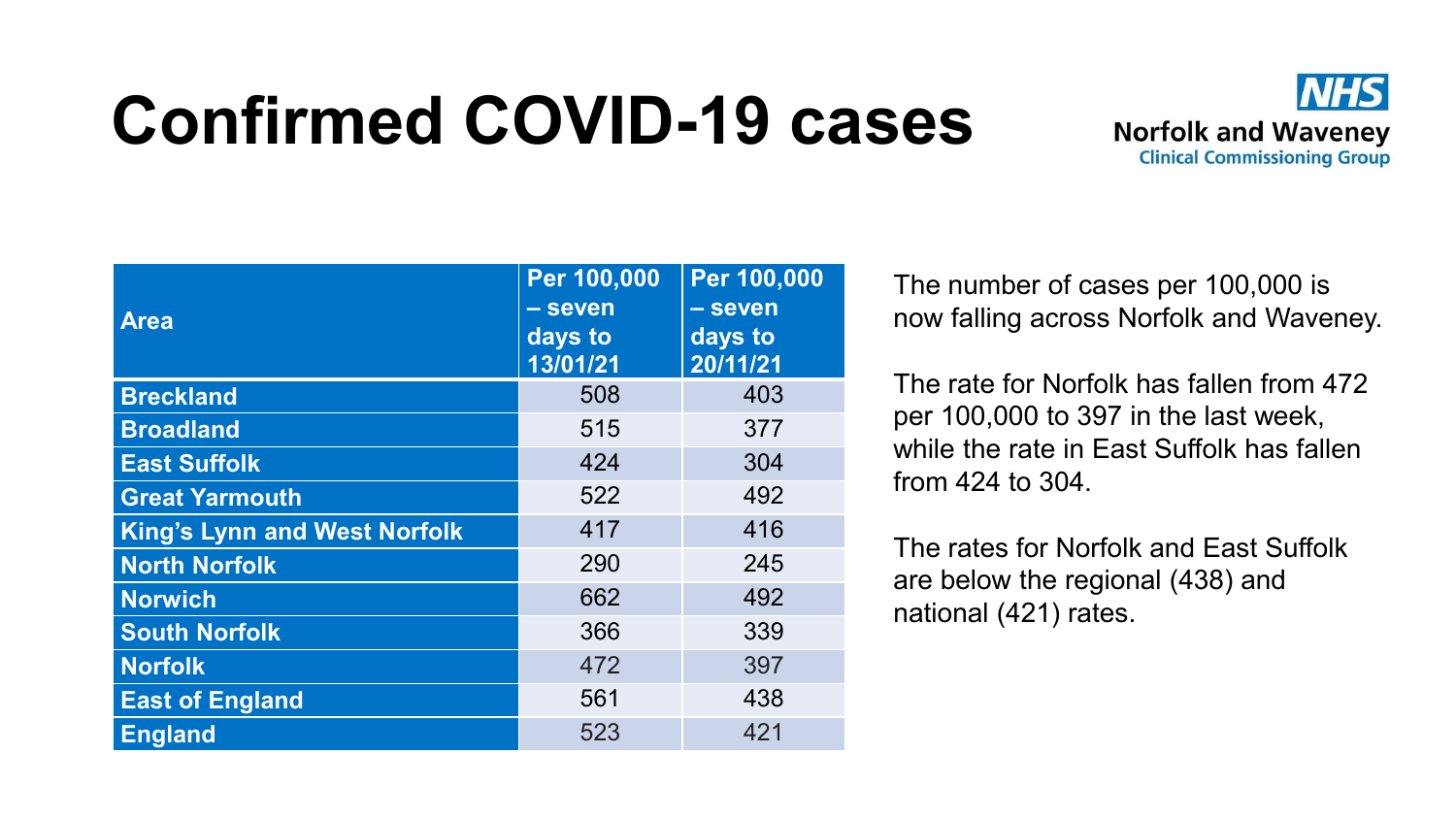## **COVID-19 patients**



- Our trusts are now treating 739 patients with COVID-19 compared to 756 a week ago. This is significantly more than they treated during the first wave.
- The number of patients in ICU is also significantly higher than during the first wave. There are currently 53 patients with COVID-19 in ICU, compared to 33 at the peak of the first wave.
- It is too early to say if we have seen the peak in terms of the number of patients being treated. But we do know that even if the number of patients starts to fall, our trusts are going to remain very busy for some time.

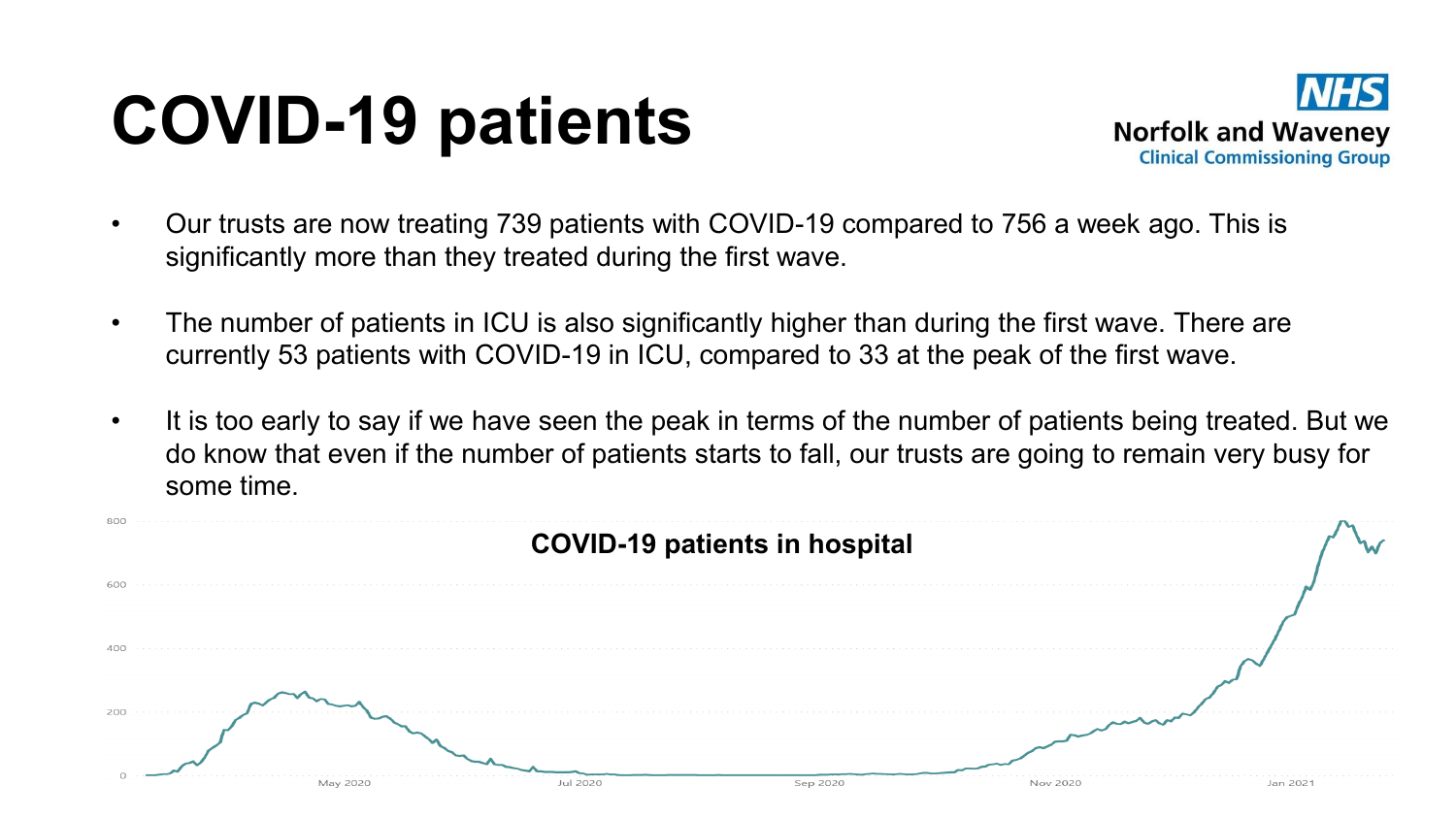## **COVID-19 deaths**



- We have seen a significant increase in deaths over the past two months.
- To date 1,062 people with COVID-19 have died in our hospitals.
- In Norfolk there have been 902 deaths that mention COVID-19 on the death certificate.
- In East Suffolk there have been 300 deaths that mention COVID-19 on the death certificate.



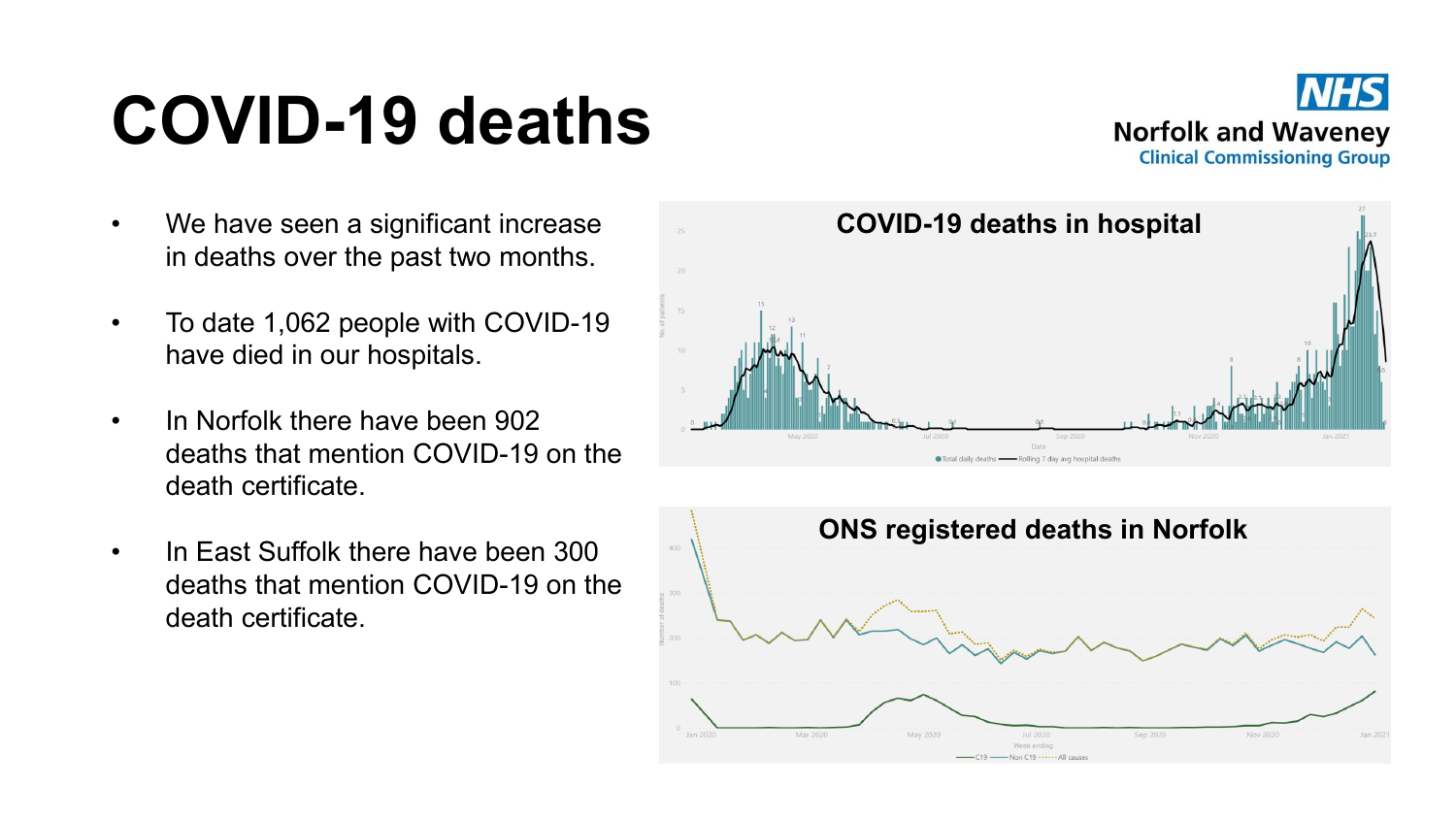## **COVID-19 and winter pressures**



- Each year the Norfolk and Waveney system prepares for winter to plan for the expected rise in demand we see as part of the normal seasonal variation across care settings.
- This winter the NHS is under extreme pressure across the country as a result of the COVID-19 pandemic.
- The virus is now having a major impact upon the services the NHS delivers and its ability to provide all the operations, diagnostic tests and out-patient appointments, as well primary care provided treatments and on-going patient support.
- The situation is very challenging. This wave and the new variants are affecting Norfolk and Waveney much more than the first wave.
- The Norfolk and Norwich University Hospital (NNUH) is a regional surge centre and for the first time in the pandemic it started to take patients from other areas at the end of the year.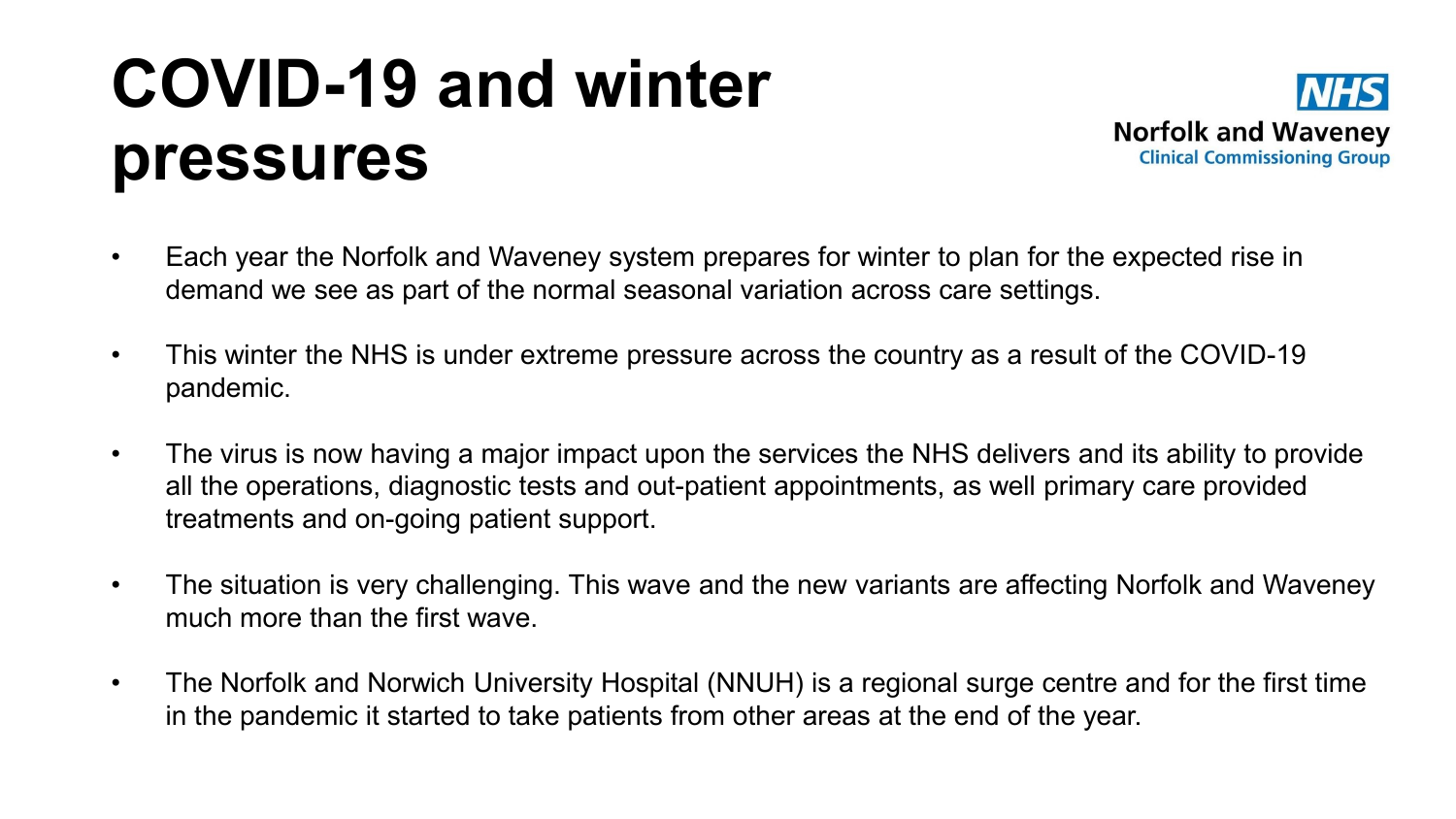## **COVID-19 and winter pressures**



- Staffing is also being affected across primary, community and acute sectors, with some staff off sick and some self-isolating, on top of the pre-existing vacancies across the system.
- Primary and community care both have their own pressures, including workforce challenges and of course the rollout of the vaccination programme, and they too also feel the impact of our trusts being under pressure.
- Mental health services have also seen an increase in referrals during the pandemic.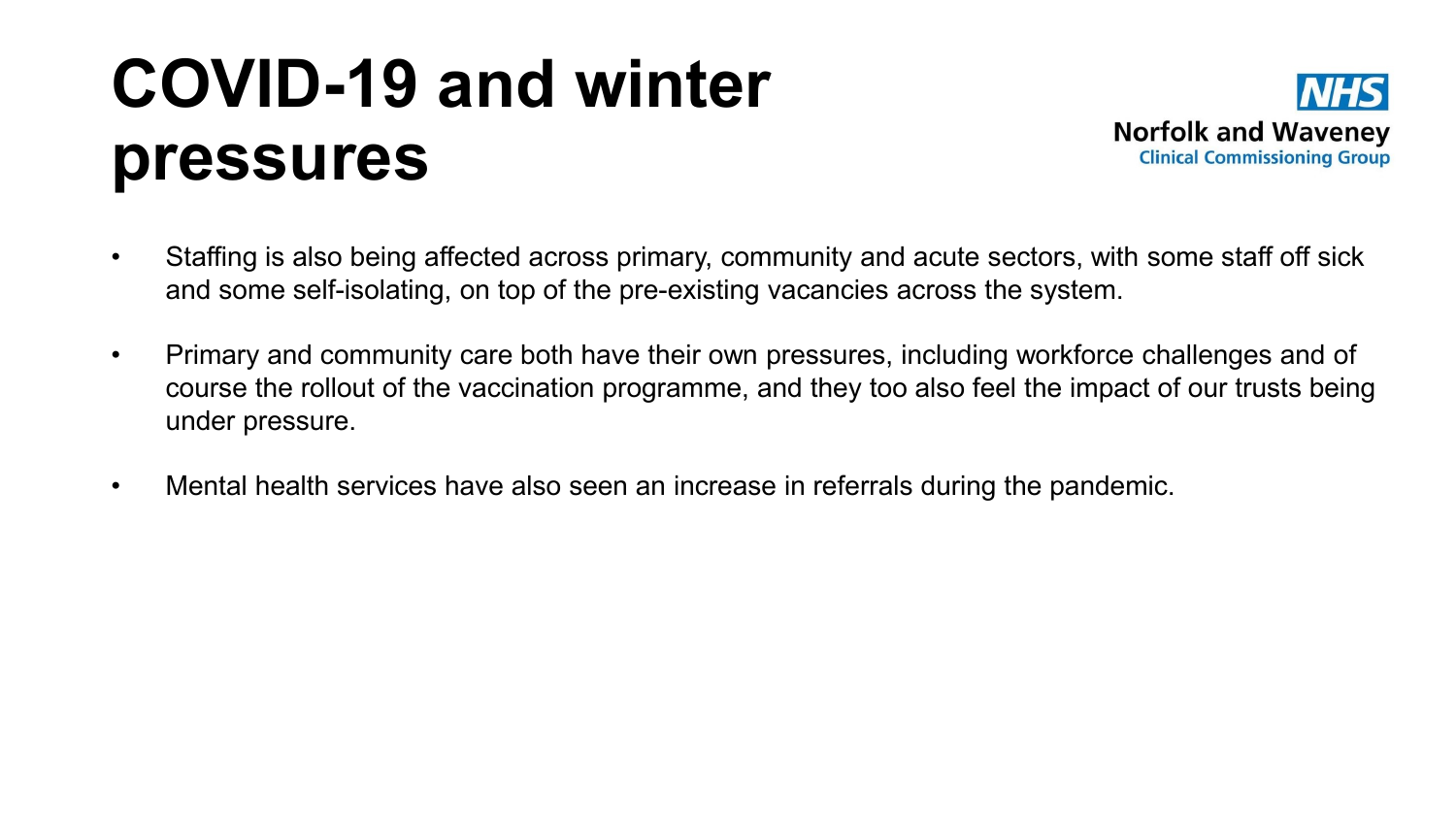#### **Responding to system pressures**



- Postponing planned operations and procedures at our hospitals is not a decision we take lightly.
- However, in light of the very serious situation of high infection rates and hospital admissions in Norfolk and Waveney, and across the East of England, we need to reduce the amount of elective work to enable us to have the capacity and redeploy staff to treat rising numbers of patients our sickest patients with COVID-19.
- Over the summer and autumn our teams have worked tirelessly to maintain services across our hospitals and we will continue to maintain as much cancer, emergency and urgent care as possible throughout this current wave of the pandemic. We will also continue to run outpatient clinics as virtual appointments as much as possible.
- We know the temporary reduction of some services will be hugely disappointing and cause added anxiety for many patients. Our hospital teams are contacting directly affected patients.